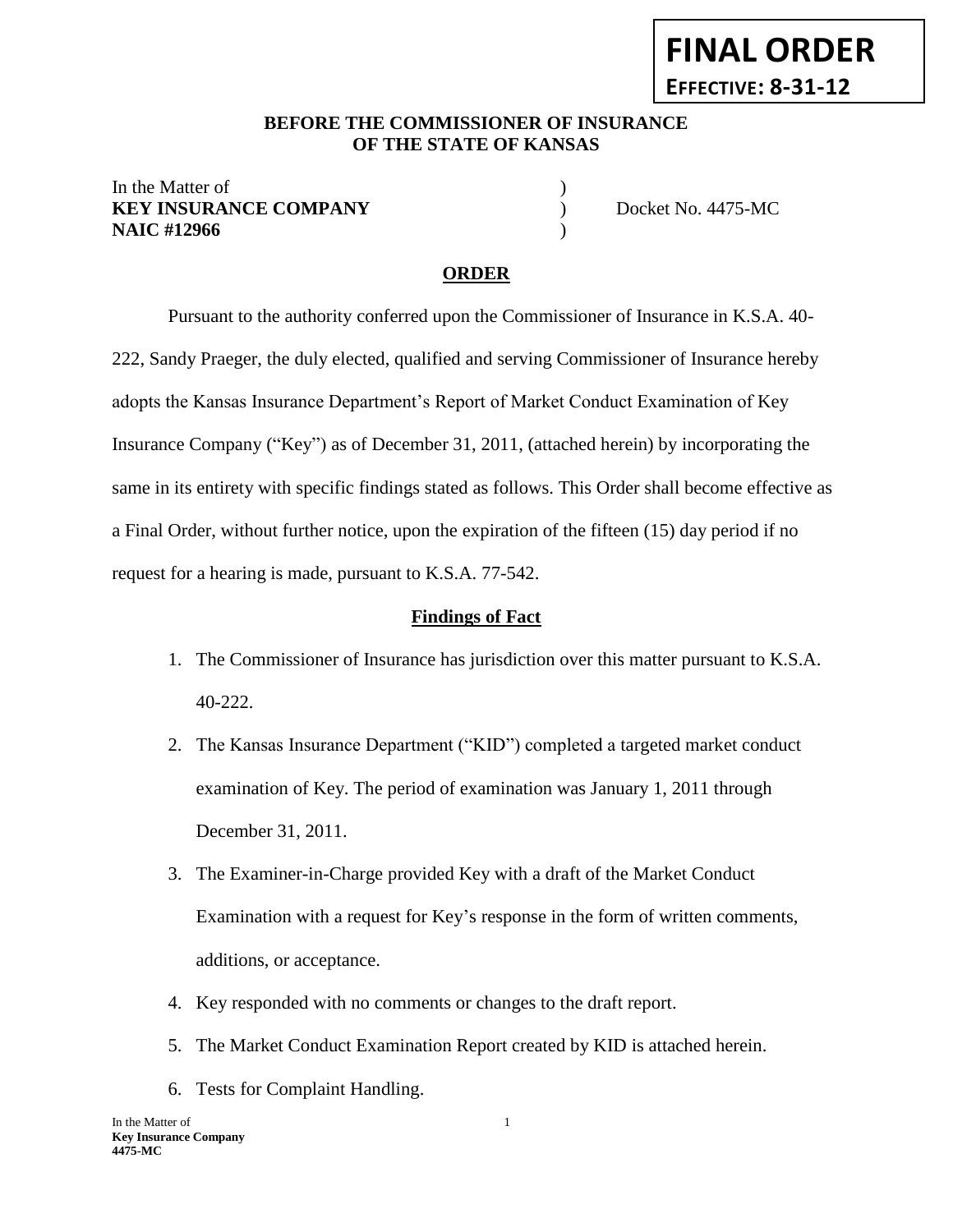- a. Standard 1 reviews that all complaints are recorded in the required format on the company complaint register.
	- i. The company complaint register did not contain the dispositions of the complaints or the dates of final disposition. Failure to maintain proper records regarding company complaints is in violation of K.S.A. 40- 2404(10).
	- ii. Key failed standard 1.
- b. Standard 4 reviews the time frame within which the company responds to complaints is in accordance with applicable statutes, rules and regulations.
	- i. Examiners reviewed 49 samples and found 29 errors contained within the complaint files in which Key did not respond to the Kansas Insurance Department within the required time frame in violation of section 6(b) of the NAIC Unfair Claim Settlement Practice Model Regulation as adopted by K.A.R. 40-1-34.

#### **Applicable Law**

K.S.A. 40-222 states, in pertinent part:

(a) Whenever the commissioner of insurance deems it necessary but at least once every five years, the commissioner may make, or direct to be made, a financial examination of any insurance company in the process of organization, or applying for admission or doing business in this state. In addition, at the commissioner's discretion the commissioner may make, or direct to be made, a market regulation examination of any insurance company doing business in this state.

K.S.A. 40-2404 states, in pertinent part:

(10) Failure to maintain complaint handling procedures. Failure of any person, who is an insurer on an insurance policy, to maintain a complete record of all the complaints which it has received since the date of its last examination under K.S.A. 40-222, and amendments thereto; but no such records shall be required for complaints received prior to the effective date of this act. The record shall indicate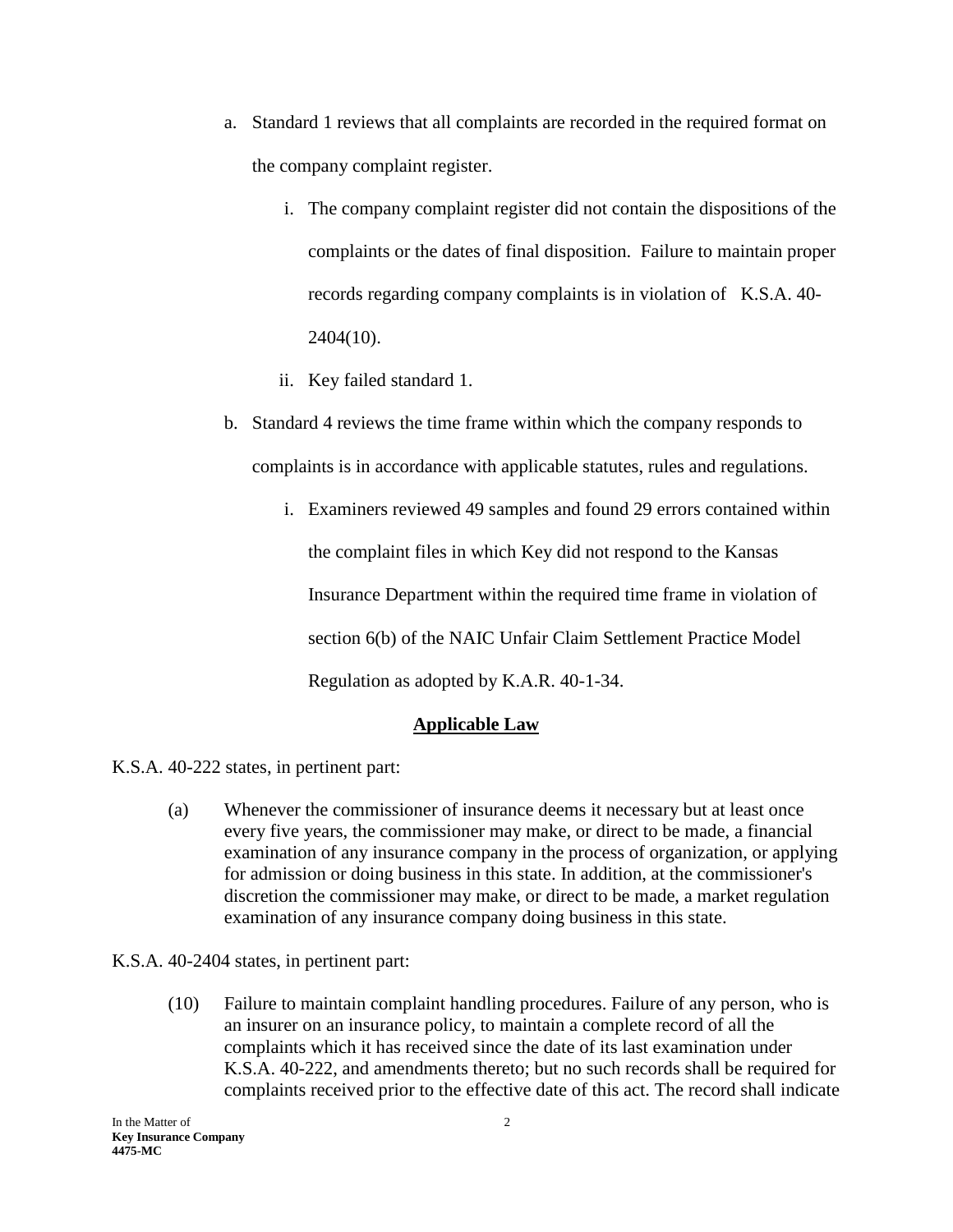the total number of complaints, their classification by line of insurance, the nature of each complaint, the disposition of the complaints, the date each complaint was originally received by the insurer and the date of final disposition of each complaint. For purposes of this subsection, "complaint" means any written communication primarily expressing a grievance related to the acts and practices set out in this section.

K.A.R. 40-1-34 states, in pertinent part:

- Section 6. Failure to Acknowledge Pertinent Communications
	- (b) Every insurer, upon receipt of any inquiry from the insurance department respecting a claim shall, within fifteen working days of receipt of such inquiry, furnish the department with an adequate response to the inquiry.

### **Conclusions of Law**

Based upon the Findings of Fact enumerated in Paragraphs #1 through #7 and the Applicable Law cited above,

## **IT IS, THEREFORE, ORDERED BY THE COMMISSIONER OF INSURANCE:**

- 1. The Commissioner of Insurance has jurisdiction over this matter pursuant to K.S.A. 40-222.
- 2. The Kansas Insurance Department's ("KID") Report of Market Conduct Examination of Key as of December 31, 2011 is herein adopted in its entirety.
- 3. Key's failure to maintain proper records regarding company complaints constitutes a violation of K.A.R. 40-2404(10).
- 4. Pursuant to K.S.A. 40-2,125(a)(1), Key shall pay a monetary penalty of One Thousand Dollars and No Cents (\$1,000.00) for the above-stated violation of K.S.A. 40-2404(10).
- 5. Key's failure to properly respond to a complaint filed with the Kansas Insurance Department constitutes a violation of section 6 of the NAIC Unfair Claim Settlement Practice Model Regulation as adopted by K.A.R. 40-1-34.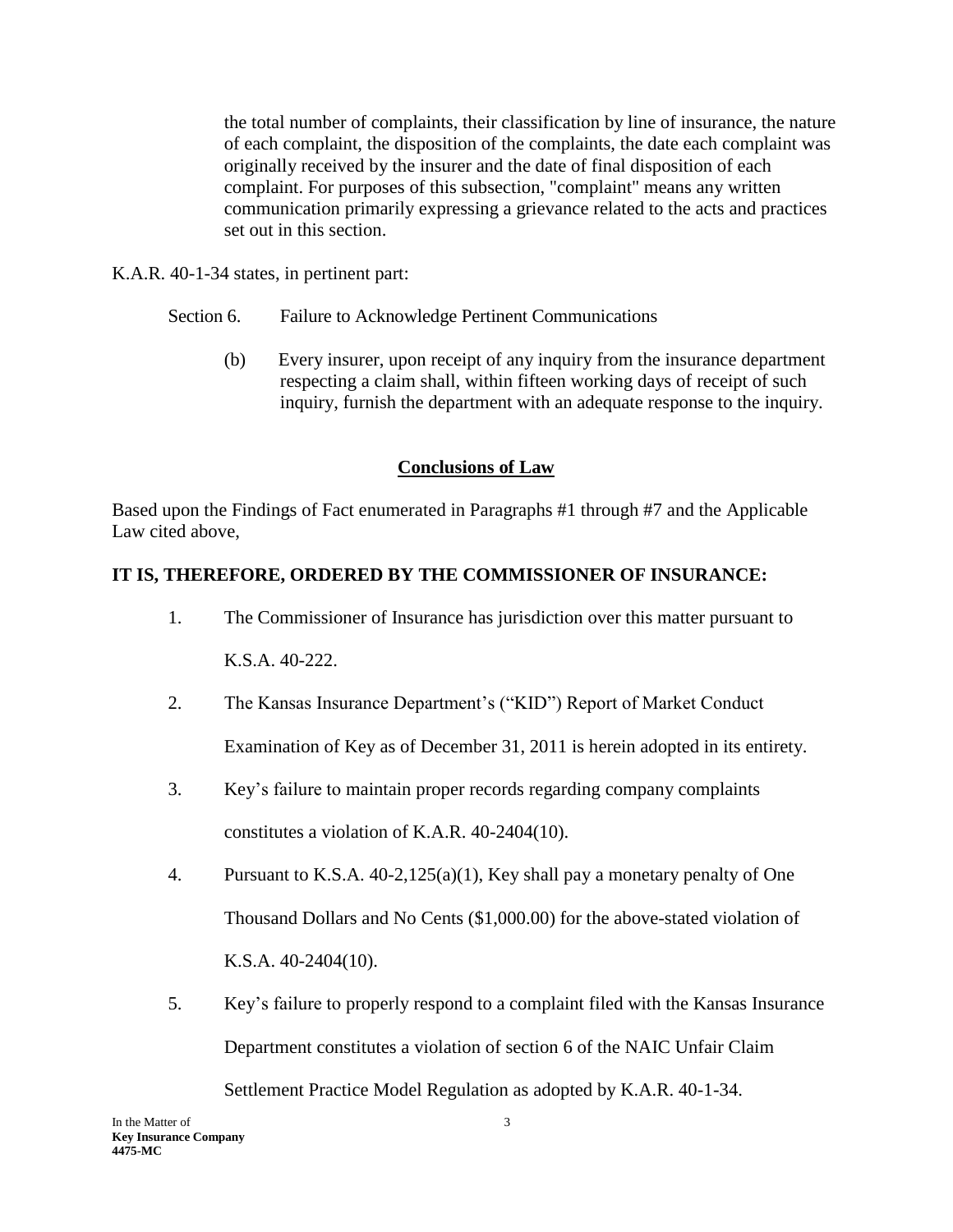- 6. Pursuant to K.S.A. 40-2,125(a)(1), Key shall pay a monetary penalty of Five Thousand Eight Hundred Dollars and No Cents (\$5,800.00) for the above-stated violation of section 6 of the NAIC Unfair Claim Settlement Practice Model Regulation as adopted by K.A.R. 40-1-34.
- 7. Pursuant to KSA 77-415(b)(2)(A), this order is designated by KID as precedent.

# **IT IS THEREFORE ORDERED BY THE COMMISSIONER OF INSURANCE that Key**

**Insurance Company is assessed a MONETARY PENALTY in the amount of SIX**

**THOUSAND EIGHT HUNDRED DOLLARS AND NO CENTS (\$6,800.00) payable to the** 

**Kansas Insurance Department within 30 days from the final date of this Order.** 

# **IT IS SO ORDERED THIS 13th DAY OF AUGUST 2012, IN THE CITY OF TOPEKA, COUNTY OF SHAWNEE, STATE OF KANSAS.**



 $\angle$ s/ Sandy Praeger $\Box$ Sandy Praeger Commissioner of Insurance

BY:

| /s/ Zachary Anshutz |  |
|---------------------|--|
| Zachary Anshutz     |  |
| General Counsel     |  |

## **NOTICE OF RIGHTS**

Key is entitled to a hearing pursuant to K.S.A. 77-537, the Kansas Administrative Procedure Act. If Key desires a hearing, the company must file a written request for a hearing with:

Zachary Anshutz, General Counsel Kansas Insurance Department 420 S.W.  $9<sup>th</sup>$  Street Topeka, Kansas 66612